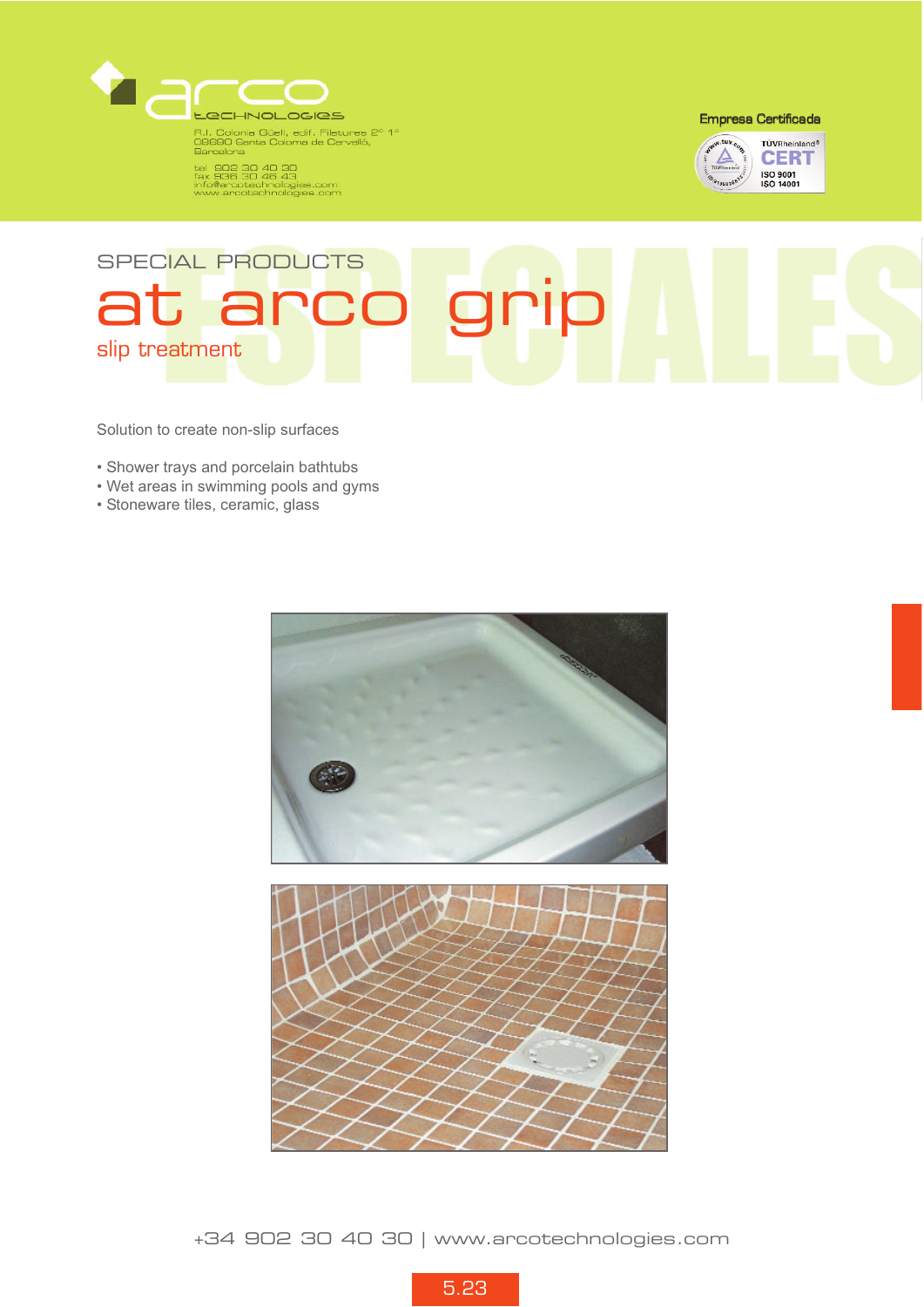# arco

slip treatment

### **TECHNICAL DATA**

- Composition:
- Color (before applied): • Color (applied and dry):

Anionic chemical dissolution Translucent Gold (aged brandy) Transparent satin

### **PROPERTIES**

AT ARCO GRIP is a chemical solution that is applied on slippery surfaces in order to create nonslippery areas of great quality and non visible finish.

It is the perfect solution when it is not possible to apply mechanical slip treatments.

- Leaves no film.
- Treatment is effective in the presence of water and barefoot people.

### **USE CAUTIONS**

- Protect hands during use. Use rubber gloves or similar. Avoid splashing on the skin and mucous membranes.
- The equipment used should be washed with water once finished.

| $R - 34$   | <b>CAUSES BURNS</b>           |
|------------|-------------------------------|
| R-36       | <b>IRRITATING TO EYES</b>     |
| R-20/21/22 | HARMFUL BY INHALATION, INGES- |
|            | TION AND IN SKIN              |

### **HOW TO USE**

- **1** The surface to be treated must be clean, dry and free of fatty substances that ruin the functioning of the treatment.
- **2** Apply the product by means of a sponge or brush making circles and distributing the product homogeneously until you realize that the used utensil does not slide as smooth and easily as initially. On white or clear surfaces you will see that the original color of the product will fade to light blue especially on the edges, this will indicate that the slip effect is produced and then you can proceed to rinse thoroughly and clean the entire treated surface and let dry.
- **3** When applying on dark or colored surfaces where it is not easy to see the slight color change the approximate working time is 4 - 5 minutes, dependind of the surface.
- **4** If you desire to increase the non-slip effect, a second coat can be applied taking into account that over dark surfaces may appear a whitish film.
- **5** When applying AT ARCO GRIP in bathtubs is advisable to ascend the product a few inches on the vertical surfaces.

### **CONSUMPTION**

Consumption is approximately 125gr per tub.







**C - Corrosive**

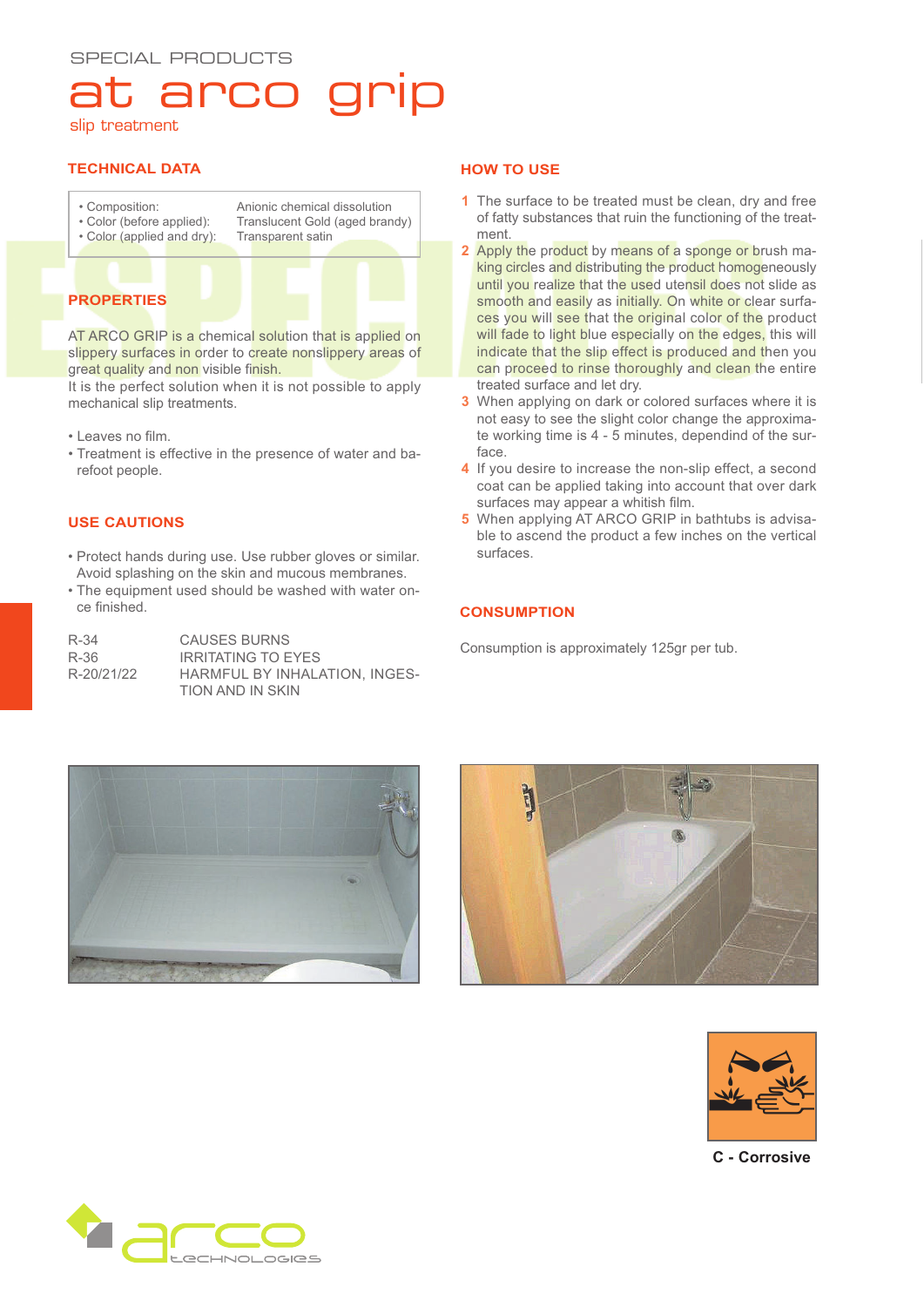

R.I. Colonia Güell, edif. Filatures 2° 1°<br>08690 Santa Coloma de Cervelló,<br>Barcelona

tel coloria<br>tel 902 30 40 30<br>fax 936 30 46 43<br>info@arcotechnologies.com<br>www.arcotechnologies.com



ISO 9001:2000<br>N° 0.04.04327



## PRODUCTOS ESPECIALES at arco grip tratamiento antideslizante

Disolución que forma sobre la zona tratada una superficie antideslizante

- Platos de ducha y bañeras de porcelana
- Zonas de aguas en piscinas y gimnasios
- Baldosas de gres, gresite, cerámica vitrificada



902 30 40 30 | www.arcotechnologies.com

5.23